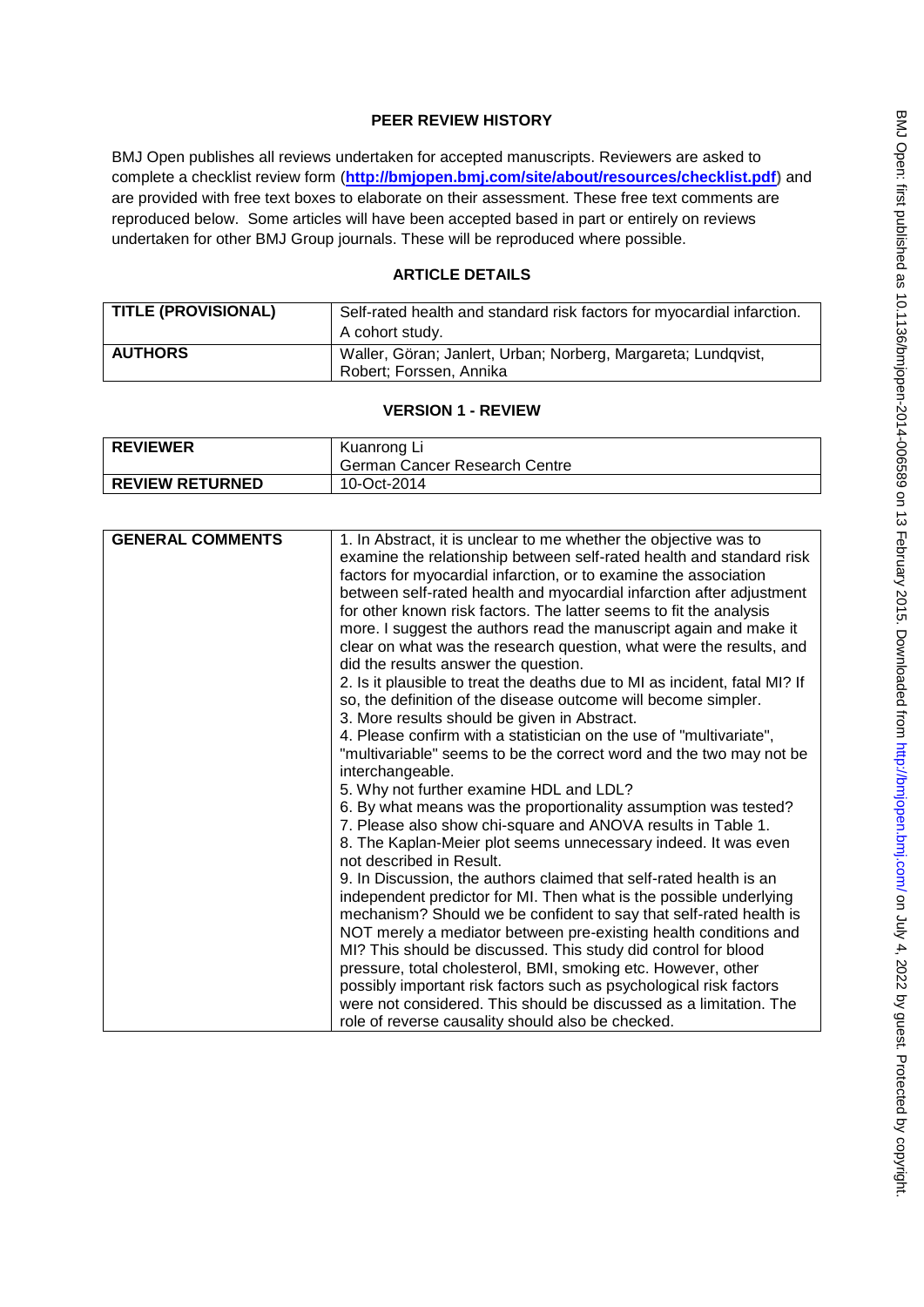| <b>REVIEWER</b>         | Nicolas DANCHIN                                                                                                                                                                                                                                                                                                                                                                                                                                                                                                                                                                                                                                                                                                                                                                                                                        |
|-------------------------|----------------------------------------------------------------------------------------------------------------------------------------------------------------------------------------------------------------------------------------------------------------------------------------------------------------------------------------------------------------------------------------------------------------------------------------------------------------------------------------------------------------------------------------------------------------------------------------------------------------------------------------------------------------------------------------------------------------------------------------------------------------------------------------------------------------------------------------|
|                         | Hôpital Européen Georges Pompidou, Paris, France                                                                                                                                                                                                                                                                                                                                                                                                                                                                                                                                                                                                                                                                                                                                                                                       |
| <b>REVIEW RETURNED</b>  | 08-Dec-2014                                                                                                                                                                                                                                                                                                                                                                                                                                                                                                                                                                                                                                                                                                                                                                                                                            |
|                         |                                                                                                                                                                                                                                                                                                                                                                                                                                                                                                                                                                                                                                                                                                                                                                                                                                        |
| <b>GENERAL COMMENTS</b> | This paper by Waller et al. describes the correlation between a<br>simple evaluation of the general health status and the risk of fatal or<br>non-fatal myocardial infarction in a large Swedish cohort of<br>presumably healthy individuals. Health status assessed by means of<br>a very simple questionnaire appears to be an independent predictor<br>of risk of AMI, on top of the conventional risk factors.                                                                                                                                                                                                                                                                                                                                                                                                                     |
|                         | I must say that I really like the concept assessed by the authors,<br>namely that a gross evaluation of the perceived health status<br>represents a not negligible prognostic indicator.                                                                                                                                                                                                                                                                                                                                                                                                                                                                                                                                                                                                                                               |
|                         | The way the study is conducted is rigorous, although the statistical<br>methodology would merit to be described a bit more extensively. As<br>is usual in such studies, the authors have censored the patients who<br>had an event in the year following inclusion, although there is no<br>definite rule for the duration of censoring in such cases.                                                                                                                                                                                                                                                                                                                                                                                                                                                                                 |
|                         | The results are presented clearly, and I think the authors make their<br>point.                                                                                                                                                                                                                                                                                                                                                                                                                                                                                                                                                                                                                                                                                                                                                        |
|                         | I have, however, a few remarks:                                                                                                                                                                                                                                                                                                                                                                                                                                                                                                                                                                                                                                                                                                                                                                                                        |
|                         | - The terminology "myocardial infarction/death in myocardial<br>infarction" is impossible to understand. I think the authors mean fatal<br>or non-fatal MI<br>- Table 1: please add the recruitment period (perceived health status<br>might vary depending on the period)<br>- In the multivariate analyses (e.g. Table 3), BMI is used as a<br>continuous variable. There is a lot of evidence that the relationship<br>between BMI and outcomes is not linear, but rather presents as a U-<br>curve. I think it would be more proper to categorise BMI and use BMI<br>as sa categorical variable.<br>- In the discussion, I think the authors should expand on the<br>potential mechanisms underlying their findings. For instance, what<br>about the relationship between stress, depression and self-<br>perceived health status? |

## **VERSION 1 – AUTHOR RESPONSE**

Reviewer Name Kuanrong Li

Institution and Country German Cancer Research Centre

Please state any competing interests or state 'None declared': None declared

Please leave your comments for the authors below 1. In Abstract, it is unclear to me whether the objective was to examine the relationship between self-rated health and standard risk factors for myocardial infarction, or to examine the association between self-rated health and myocardial infarction after adjustment for other known risk factors. The latter seems to fit the analysis more. I suggest the authors read the manuscript again and make it clear on what was the research question, what were the results, and did the results answer the question.

The research question has been put according to reviewers suggestion, in abstract page 2 and on page 5.

2. Is it plausible to treat the deaths due to MI as incident, fatal MI? If so, the definition of the disease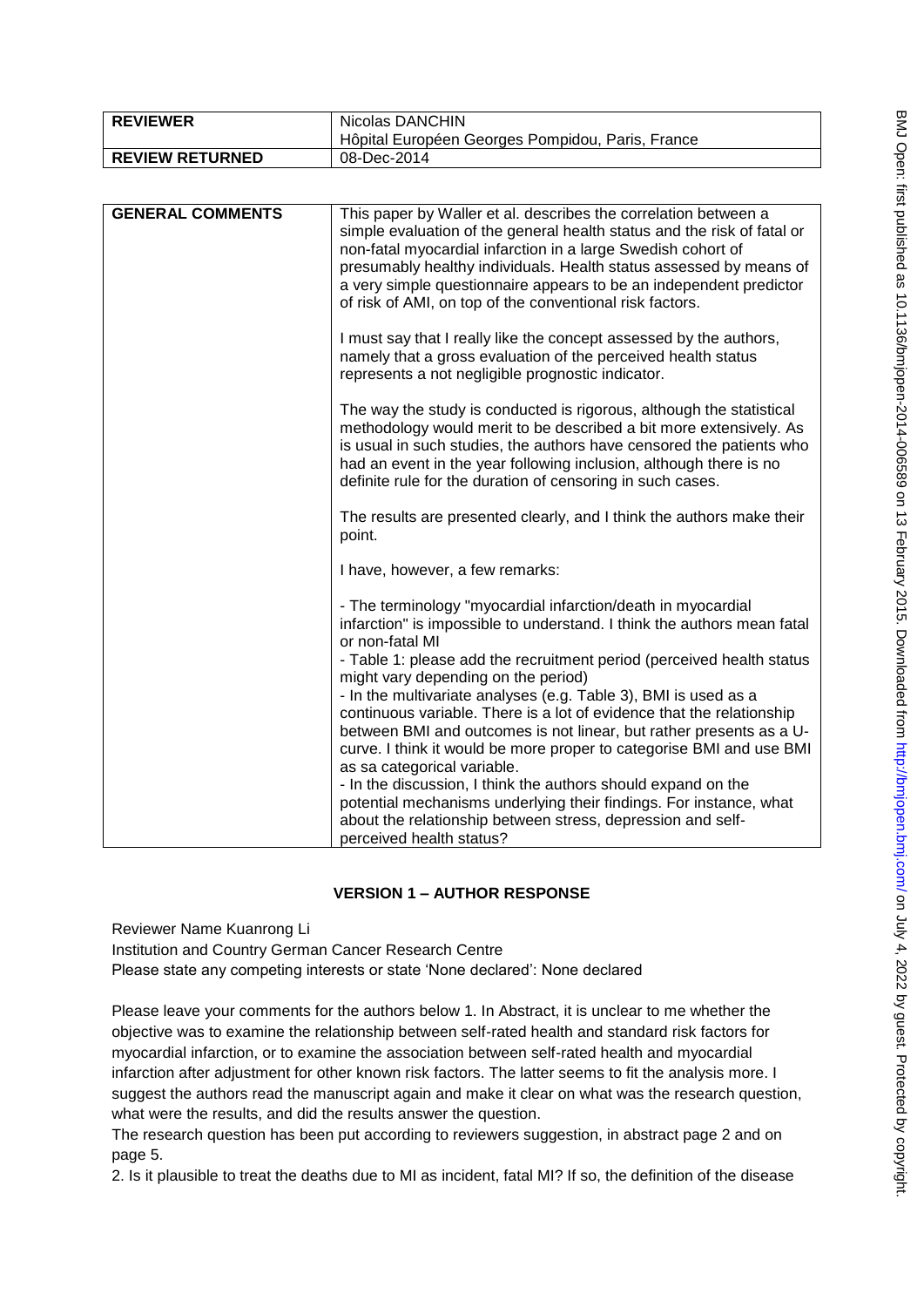outcome will become simpler. This have been changed to fatal, non fatal myocardial infarction throughout the text.

3. More results should be given in Abstract. Abstract has been changed according to file. Numerical value has been inserted to HR of poor self-rated health in the multivariable analysis and confidence interval. All major results are put in text as before.

4. Please confirm with a statistician on the use of "multivariate", "multivariable" seems to be the correct word and the two may not be interchangeable. Our professor of Public Health, Urban Janlert declares the terminology being unclear in this respect, the terminology is not stringently used. Our statistician, Robert Lunqvist declares that from a statistical point of view the terminology should be "multivariable analysis". The terminology has been changed throughout the manuscript.

5. Why not further examine HDL and LDL? The simple answer is that data on LDL- HDL-cholesterol is missing for most participants. The more complex answer is that as data on total cholesterol of high quality is available it is of a minor concern to mention lack of LDL-cholesterol as a weakness in an epidemiological study. At a population level, total cholesterol has a well proven predictive value. Ref: Lewington S, Whitlock G, Clarke R, Sherliker P, Emberson J,Halsey J, et al. Blood cholesterol and vascular mortality by age, sex, and blood pressure: a meta-analysis of individual data from61 prospective studies with 55,000 vascular deaths. Lancet 2007;370: 1829\_39.

Yes, HDL and LDL are important but more so when it comes to individual risk assessment. The sentence "The lack of data on HDL and LDL cholesterol levels could be seen as a limitation of the study." has been inserted on page 18.

6. By what means was the proportionality assumption was tested? It was tested by the log minus log plot. This is now stated on page 9, method section.

7. Please also show chi-square and ANOVA results in Table 1. P-values for ANOVA and Chis-square have been added in table 1.

8. The Kaplan-Meier plot seems unnecessary indeed. It was even not described in Result. The Kapla-Meier plot was used in preparation of the variables, as a means to explore the data behind the Coxregression calculations. Referral to Kaplan-Meier has been removed from the manuscript.

9. In Discussion, the authors claimed that self-rated health is an independent predictor for MI. Then what is the possible underlying mechanism? Should we be confident to say that self-rated health is NOT merely a mediator between pre-existing health conditions and MI? A more lengthy discussion on these essential issues is inserted on page 19-20. Two new references are used, a seminal review of Jylhä and a newer reference by Chrisitian et al 2011, replacing the referenc of Lekande et al 2004. This should be discussed. This study did control for blood pressure, total cholesterol, BMI, smoking etc. However, other possibly important risk factors such as psychological risk factors were not considered. This should be discussed as a limitation. These items are dicussed on page 18 end of first paragraph, and on page 20.The role of reverse causality should also be checked. The issue of reverse causality is discussed on page 18, and results given on page 14.

Reviewer Name Nicolas DANCHIN

Institution and Country Hôpital Européen Georges Pompidou, Paris, France Please state any competing interests or state 'None declared': None declared

Please leave your comments for the authors below This paper by Waller et al. describes the correlation between a simple evaluation of the general health status and the risk of fatal or non-fatal myocardial infarction in a large Swedish cohort of presumably healthy individuals. Health status assessed by means of a very simple questionnaire appears to be an independent predictor of risk of AMI, on top of the conventional risk factors.

I must say that I really like the concept assessed by the authors, namely that a gross evaluation of the perceived health status represents a not negligible prognostic indicator.